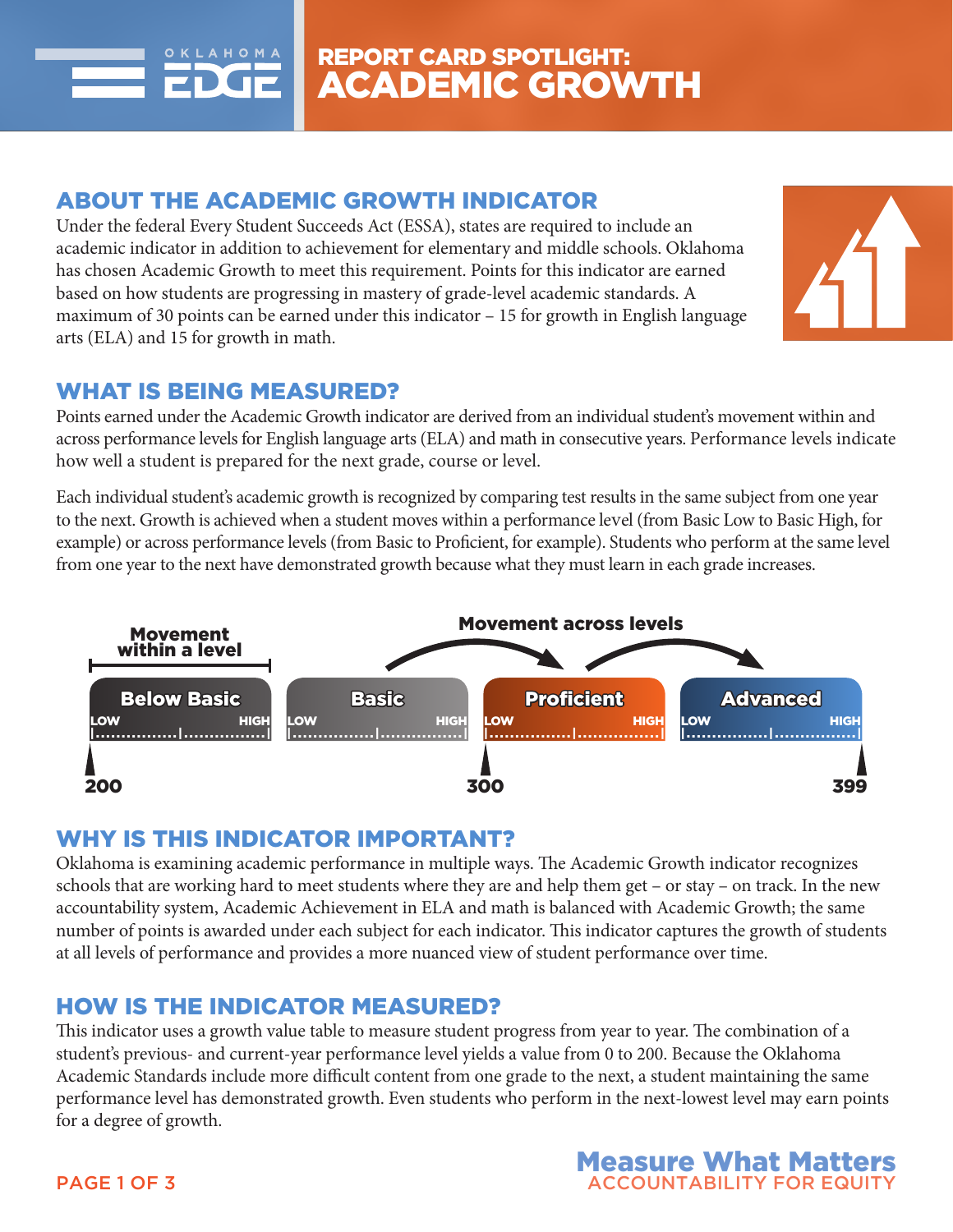

The following examples and growth table will demonstrate how points are earned under this indicator.

**Example 1:** A student who moves from Below Basic High in 2017 to Basic Low in 2018 receives a value of 130 (orange cell).

**Example 2:** A student scoring Proficient Low in 2017 to Basic High in 2018 receives a value of 80 (blue cell).

**Example 3:** A student scoring Advanced Low in 2017 who again scores Advanced Low in 2018 receives a value of 115 because the content difficulty has increased (gray cell).

|                           |                                   | <b>Current Year - 2018</b>       |                                   |                     |                             |                          |                                  |                        |                                |
|---------------------------|-----------------------------------|----------------------------------|-----------------------------------|---------------------|-----------------------------|--------------------------|----------------------------------|------------------------|--------------------------------|
|                           |                                   | <b>Below</b><br><b>Basic Low</b> | <b>Below</b><br><b>Basic High</b> | <b>Baste</b><br>Low | <b>Baste</b><br><b>High</b> | <b>Proficient</b><br>Low | <b>Proficient</b><br><b>High</b> | <b>Advanced</b><br>Low | <b>Advanced</b><br><b>High</b> |
| <b>Previous Year-2017</b> | <b>Below</b><br><b>Basic Low</b>  | O                                | <b>120</b>                        | <b>160</b>          | 185                         | 200                      | 200                              | 200                    | 200                            |
|                           | <b>Below</b><br><b>Basic High</b> | O                                | 90                                | <b>130</b>          | <b>150</b>                  | 195                      | 200                              | 200                    | 200                            |
|                           | <b>Basic</b><br>Low               | O                                | 50                                | 95                  | <b>130</b>                  | 165                      | 175                              | 195                    | 195                            |
|                           | <b>Basic</b><br><b>High</b>       | $\mathbf{o}$                     | 30                                | 55                  | 95                          | 130                      | <b>160</b>                       | 185                    | 195                            |
|                           | <b>Proficient</b><br>Low          | $\mathbf 0$                      | $\mathbf{o}$                      | 30                  | 80                          | <b>100</b>               | <b>130</b>                       | <b>150</b>             | 175                            |
|                           | <b>Proficient</b><br><b>High</b>  | $\mathbf{o}$                     | $\mathbf{o}$                      | $\mathbf{o}$        | 30                          | 70                       | <b>105</b>                       | 135                    | <b>160</b>                     |
|                           | <b>Advanced</b><br>Low            | $\mathbf{o}$                     | $\mathbf{o}$                      | $\mathbf 0$         | $\mathbf{o}$                | 40                       | 75                               | THE                    | 145                            |
|                           | <b>Advanced</b><br><b>High</b>    | $\mathbf 0$                      | $\mathbf 0$                       | $\mathbf 0$         | $\mathbf 0$                 | 25                       | 50                               | 95                     | 125                            |

## GROWTH TABLE

*For additional information on understanding the Academic Growth indicator, see e-learning module 3.*